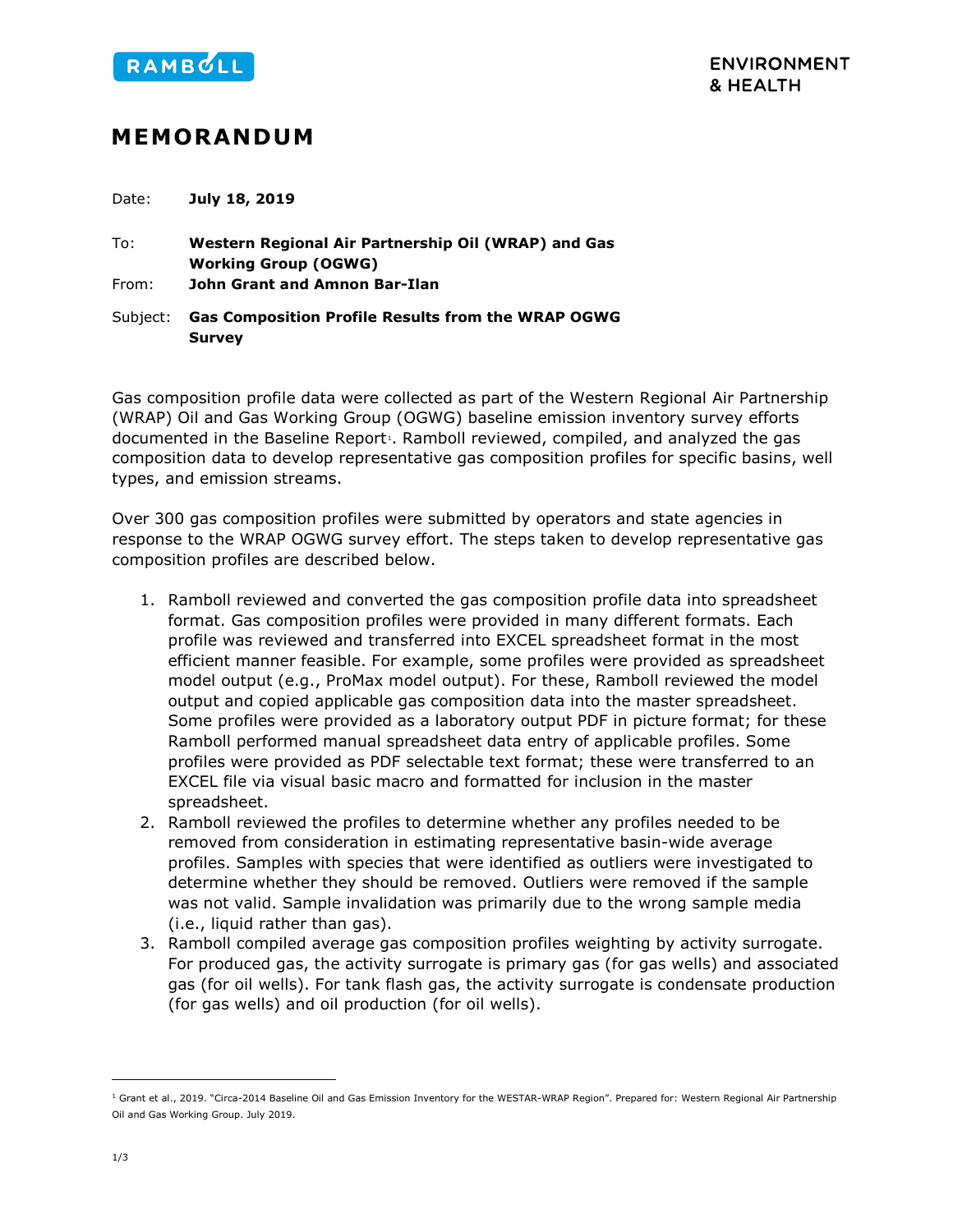

A vast majority of gas composition profiles were received for Williston Basin oil well produced gas and flash gas. Gas compositions received for basins other than Williston Basin and Central Montana Uplift were not received from sufficient survey respondents to develop a representative gas composition profile. Publishing a single operator's data is not permissible under this effort according to the data confidentiality agreements made with operators for survey data collection.

Table 1 shows the representative gas compositions compiled in this effort. The representative compositions are provided by well type (oil, gas, and coalbed methane), but independent of spud type (horizontal, vertical, and directional) because the emission inventory distinguishes emissions by well type, but not by spud type.